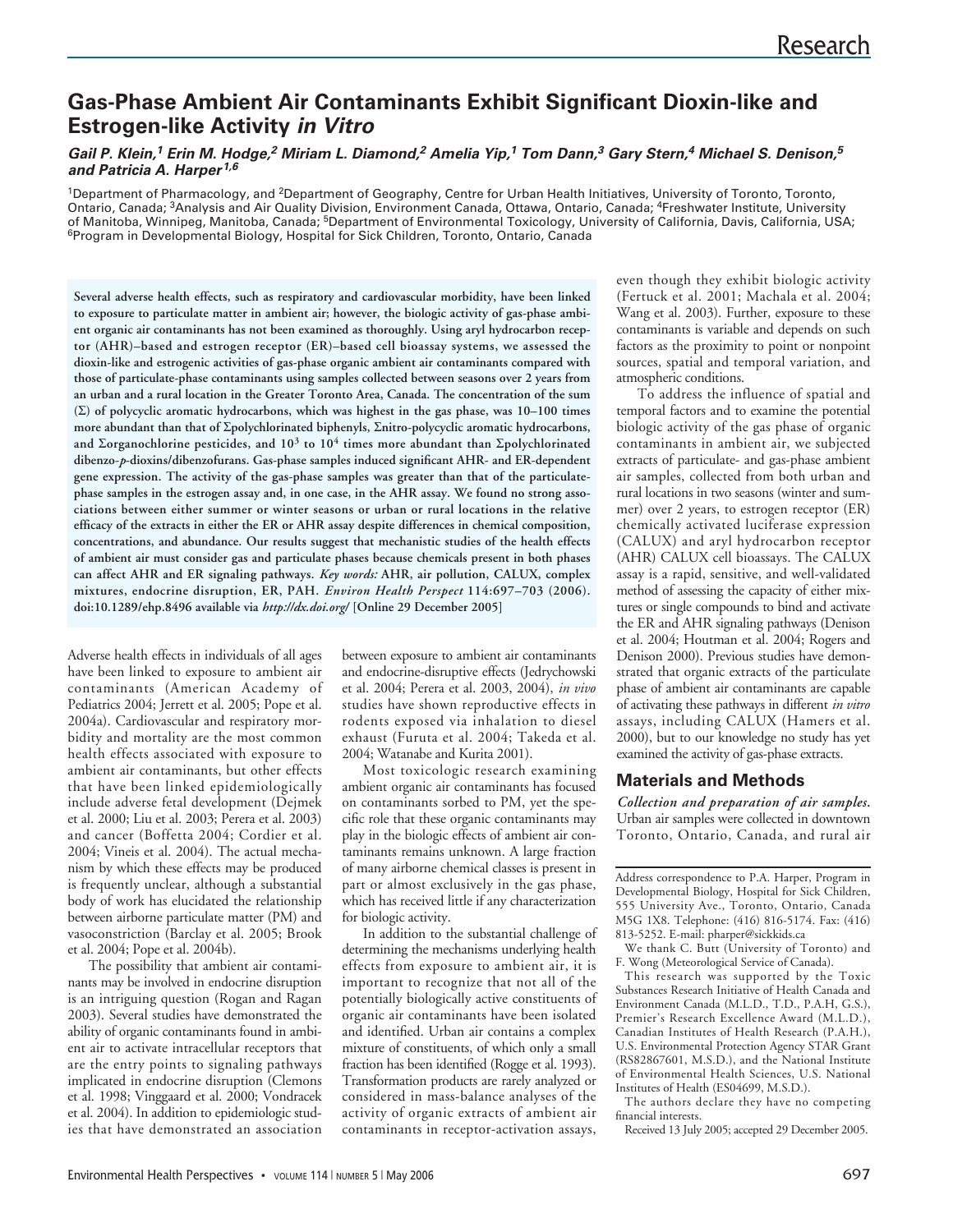samples in Egbert, Ontario, Canada, 75-km northeast of Toronto. The downtown site was on the roof of a three-story building located on a heavily traveled street. The rural site was located at ground level at Environment Canada's Centre for Atmospheric Research. Samples were collected simultaneously at both sites for each sampling period. There were four sampling periods: 20–24 March 2000, 6–16 July 2000, 3–13 March 2001, and 31 July to 8 August 2001. Temperatures during the sampling periods were approximately 10°C for the winter (March) and 25°C for the summer (July–August). High-volume air samplers fitted with polyurethane foam plugs and Teflon filters were used to collect particulateand gas-phase samples of ambient air. Samplers were run at a flow rate of approximately 1,000 m<sup>3</sup> per 24 hr. Samples were composited to represent the equivalent of approximately 8,000 m<sup>3</sup> of air taken over 5–10 days (in shorter sampling periods, two air samplers were deployed simultaneously).

Details of the extraction and cleanup of the air samples were reported previously by Dann (1998). Extracts were split, with 50% going to bioassays and 25% going to chemical analysis of polychlorinated dibenzo-*p*-dioxins/ dibenzofurans (PCDDs/PCDFs) and nitropolycyclic aromatic hydrocarbons (N-PAHs), and 25% going to chemical analysis of PAHs, polychlorinated biphenyls (PCBs), and organochlorine (OC) pesticides. PAHs were quantified by capillary-column gas chromatography/ low-resolution mass spectrometry (GC/MS), whereas PCBs and OC pesticides were quantified by gas chromatography with electron capture detection (Harner et al. 2004). PCDDs/PCDFs and N-PAHs were quantified by high-resolution GC and high-resolution MS (Dann 1998). Concentrations were corrected for recoveries only for the PCDDs/PCDFs. Concentrations were not corrected for blanks because analyte concentrations in both method and field blanks were typically < 5% of those in the test samples.

*Reporter cell lines.* The AHR reporter cell line H1L6.1c1, a murine hepatoma cell line (Han et al. 2004), and the ER reporter cell line BG1Luc4E2, a human ovarian carcinoma cell line (Rogers and Denison 2000), are stably transfected cell lines in which luciferase expression is regulated by AHR (H1L6.1c1) or ER (BG1Luc4E2). Cell lines were maintained as described previously by Hodge et al. (2003) and Rogers and Denison (2000).

**Treatment of H1L6.1c1 cells.** Cells were plated at a density of  $6 \times 10^4$  cells/well in 12-well plates. After 24 hr, cells were treated with growth medium [α-minimal essential medium (αMEM) plus 10% fetal bovine serum (FBS); media control], growth medium plus 0.1% dimethyl sulfoxide (DMSO; solvent control), reference agonist  $[10^{-7}$  M

β-naphthoflavone (β-NF)], or various dilutions of the air sample extracts. After 4 hr, the cells were lysed, and luciferase activity assessed as previously described (Garrison et al. 1996) using a commercially available luciferase assay (Promega, Madison, WI, USA). A 4-hr exposure was chosen to minimize any effect of cellular metabolism on the chemical composition of the extract (Windal et al. 2005). Luciferase activity was expressed as relative light units per milligram of cell lysate protein.

**Treatment of BG1Luc4E2 cells.** Cells were plated at a density of  $6 \times 10^4$  cells/well in 12-well plates. After 24 hr, the medium was changed to estrogen-reduced medium to minimize the basal expression of luciferase. Estrogen-reduced medium consisted of αMEM without phenol red (Gibco BRL, Burlington, ON, Canada) and 10% charcoalstripped FBS (Hyclone Inc., Logan, UT, USA). After 48 hr, cells were treated with 17β-estradiol ( $E_2$ )-reduced medium alone (media control),  $E_2$ -reduced media plus 0.1% DMSO (solvent control), reference agonist  $(10^{-10}$  M E<sub>2</sub>), or various dilutions of air sample extracts. At 72 hr, the cells were harvested and luciferase activity assessed as described (Rogers and Denison 2000).

*Statistical analyses.* In all cases, protein concentration was determined by the method of Bradford (1976). Curve fitting was performed using GraphPad Prism software (version 3.0; GraphPad Software, San Diego, CA, USA). Principal components analysis (PCA)



**Figure 1.** Chemical composition of the ambient air extracts from air samples collected March 2000–July 2001. Abbreviations: rur, rural sample; urb, urban sample. (A) PAHs. (B) PCBs. (C) N-PAHs. (D) PCDDs/PCDFs. (E) OC pesticides. See "Materials and Methods" for details of experiments.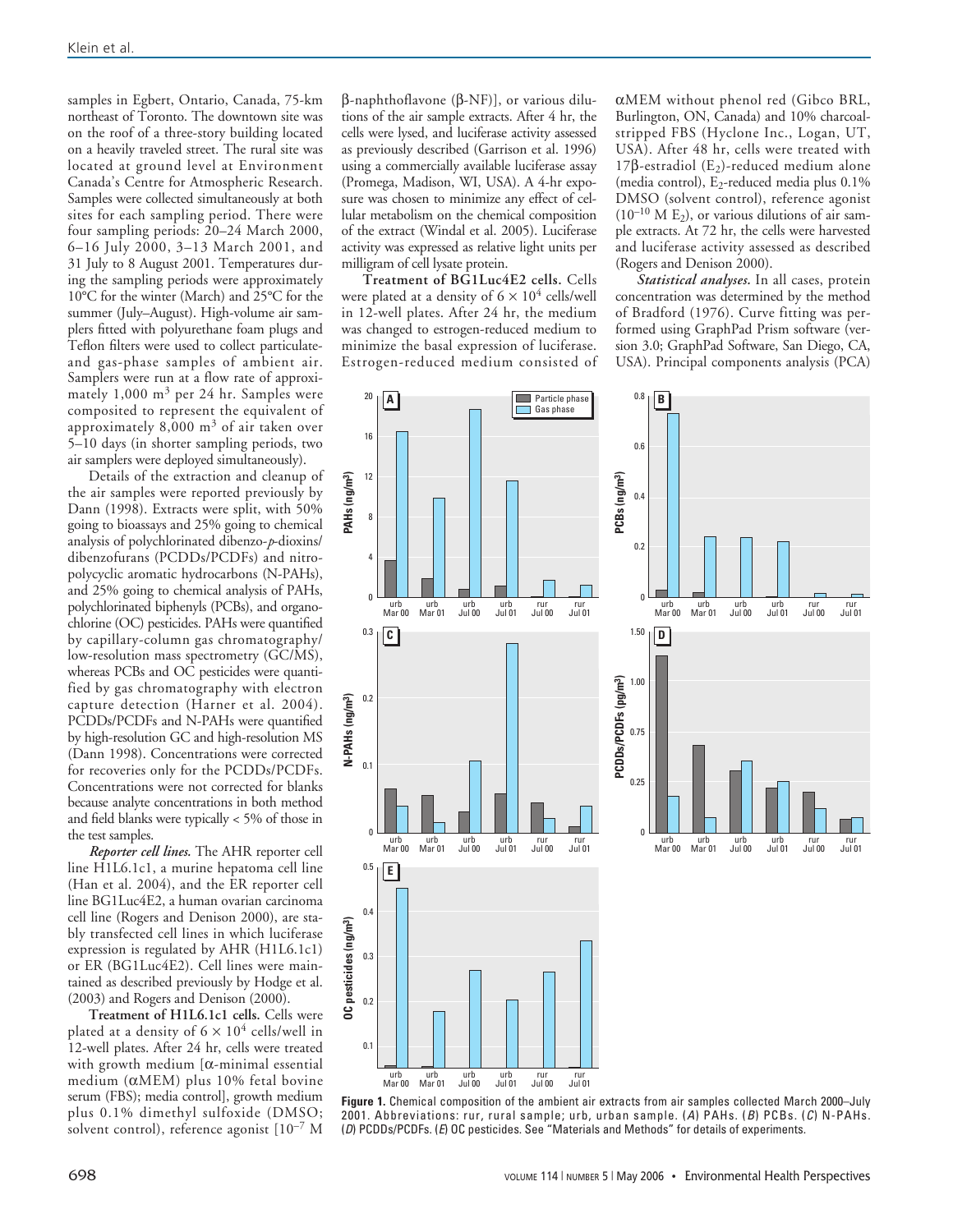was performed using SPSS version 11.0 (SPSS, Chicago, IL, USA).

#### **Results and Discussion**

*Chemical analysis.* The concentrations of the sum (Σ) of PCDDs/PCDFs (ΣPCDDs/ PCDFs; picograms per cubic meter of air), ΣPAHs (nanograms per cubic meter), ΣPCBs (nanograms per cubic meter), ΣN-PAHs (nanograms per cubic meter) and ΣOC pesticides (nanograms per cubic meter) in each of the 12 air samples are shown in Figure 1. The PAHs were the most abundant of all the chemical classes we analyzed and were present at concentrations  $10^3$  to  $10^4$  times greater than ΣPCDDs/PCDFs, and 10–100 times greater than ΣPCBs, ΣN-PAHs, and ΣOC pesticides. These concentrations are similar to those previously reported for other urban centers of North America and Western Europe (Currado and Harrad 2000; Dimashki et al. 2001; Lohmann et al. 2000).

As expected, concentrations of ΣPAHs, ΣPCDDs/PCDFs, ΣN-PAHs, and ΣPCBs in particulate- and gas-phase samples were higher in urban than in rural locations for July samples because of the geographic concentration of emission sources in the urban location. The absence of an urban–rural pattern in total OC pesticide concentrations may be explained by long-range transport of "legacy" pesticides long banned in North America [e.g., DDT (dichlorodiphenyltrichloroethane)] as well as agricultural activities and atmospheric transport of current-use pesticides such as endosulfan and lindane (Gingrich et al. 2001; Harner et al. 2004).

Concentrations of ΣPAHs and ΣPCDDs/ PCDFs were similar between March and July samples, indicating temporally consistent sources such as mobile and stationary combustion (Lee et al. 2003). ΣOC pesticide concentrations were also similar with season, consistent with regional and long-range transport (Harner et al. 2004). Contrary to expectation, ΣPCBs did not show seasonal differences (Halsall et al. 1995), suggesting that regional atmospheric transport may be the source. ΣN-PAH concentrations were greatest in July, which suggests increased formation of these chemicals resulting from photochemical processes (Atkinson and Arey 1994).

The compounds we analyzed have a wide range of volatilities and varied in their

**Table 1.** Mean percentage of sample composed of the five most abundant compounds listed in descending order.

| Compounds          | Gas phase                                                                                                                                       | Particulate phase                                                                                                              |
|--------------------|-------------------------------------------------------------------------------------------------------------------------------------------------|--------------------------------------------------------------------------------------------------------------------------------|
| PAH <sub>s</sub>   | 95% of total: phenanthrene,<br>fluoranthene, pyrene, fluorene,<br>anthracene, 2-methyl fluorine                                                 | 60% of total: benzo[g,h,j]perylene,<br>benzo[b]fluoranthene, fluoranthene,<br>pyrene, indenol[1,2,3-c,d]pyrene                 |
| <b>PCBs</b>        | 13% of total: PCB congeners<br>52, 95, 31, 18, and 101                                                                                          | 8% of total: PCB congeners 138,<br>153, 8/5, 180, 149                                                                          |
| N-PAH <sub>s</sub> | 99% of total: 9-nitroanthracene.<br>2-nitrofluoranthene, 1-nitropyrene,<br>9-nitrophenanthrene,<br>7-nitrobenzlalanthracene                     | 100% of total: 9-nitroanthracene,<br>2-nitrofluoranthene, 1-nitropyrene,<br>7-nitrobenz[a]anthracene,<br>6-nitrobenzo[a]pyrene |
| PCDDs/PCDFs        | 88% of total: 2,3,7,8,-tetraCDF,<br>octaCDD, 1,2,3,4,6,7,8,-hepta-CDD,<br>1,2,3,4,6,7,8,-heptaCDF, 2,3,4,7,8,-<br>pentaCDF, 1,2,3,4,7,8-hexaCDF | 94% of total: OCDD, 1,2,3,4,6,7,8-<br>heptaCDD, 1,2,3,4,6,7,8-heptaCDF,<br>octaCDF                                             |
| OC pesticides      | 82% of total: endosulfan, y-HCH,<br>$p, p'$ -DDE, dieldrin, $\alpha$ -HCH                                                                       | 82% of total: endosulfan, p,p'-DDT,<br>$p, p'$ -DDE, dieldrin, $\gamma$ -HCH                                                   |

Abbreviations: CDD, chlorinated dibenzodioxin; CDF, chlorinated dibenzofuran; DDE, dichlorodiphenyldichloroethylene; HCH, hexachlorcyclohexane.



**Figure 2.** PCA of PAH and PCB chemical data. Abbreviations: part, particulate; rur, rural sample; urb, urban sample. (A) PAHs; the first two components accounted for 87% of the variance. (B) PCBs; the first two components accounted for 60% of the variance.

distribution between gas and particulate phases. With the exceptions of ΣPCDDs/ PCDFs and March ΣN-PAHs, most compounds were found in gas-phase samples. Not including the PCBs, the five most abundant compounds and congeners in the particulateand gas-phase samples accounted for 60–95% of the total amount of compound in each class (Table 1). Also, there was no overlap between the most abundant PCBs in the particulate phase and the most abundant PCBs in the gas phases, whereas the most abundant compounds for each of the other chemical classes were similar in both gas and particulate phases. However, the overall concentration of PAHs and OC pesticides were 10 times greater in the gas phase than in the particulate phase, and the reverse was true for PCDDs/PCDFs.

We performed PCA to identify major contributions to variance in the chemical composition of the samples. Data were autoscaled to unit variance, and the analysis included only those compounds/congeners present in both gas and particulate phases. As shown in Figure 2A, the first two components accounted for 87% of the variance for PAHs. Three clusters are evident in the plot for PAHs: all gas-phase samples in the upper left quadrant, which separate from urban particulate phase samples along PC1, and rural particulate phase samples along PC2. Within the cluster of gas-phase samples, July versus March samples separated along PC2. The similarity of urban and rural gas-phase samples relative to their respective particulate-phase samples is likely because of the greater transport distance of gas-phase versus particulatephase PAHs.

The concentrations of the gas-phase PAHs anthracene, acenaphthene, fluorene, and phenanthrene distinguished the gas phase from urban and rural particulate phases. Variance in rural particulate-phase samples was explained by concentrations of chrysene, pyrene, and fluoranthene, whereas the variance in urban particulate-phase samples was explained by triphenylene, benzo[*a*]fluorene, and benzo[*b*]fluorene.

Samples in the PCA analysis of the PCB data clustered in the same pattern as for PAHs: all gas phase, urban particulate phase, and rural particulate phase (Figure 2B). The first two components accounted for 60% of the variance among samples. The rural particulate-phase July 2000 sample was excluded because of the high-number congeners that were below detection. Variance of the gas-phase samples was explained by trichlorinated and tetrachlorinated congeners (e.g., PCB congeners 16/32, 49, 70/76), whereas variance in urban particulate-phase samples was explained by hexachlorinated and heptachlorinated congeners (e.g., PCB congeners 138, 183, 170).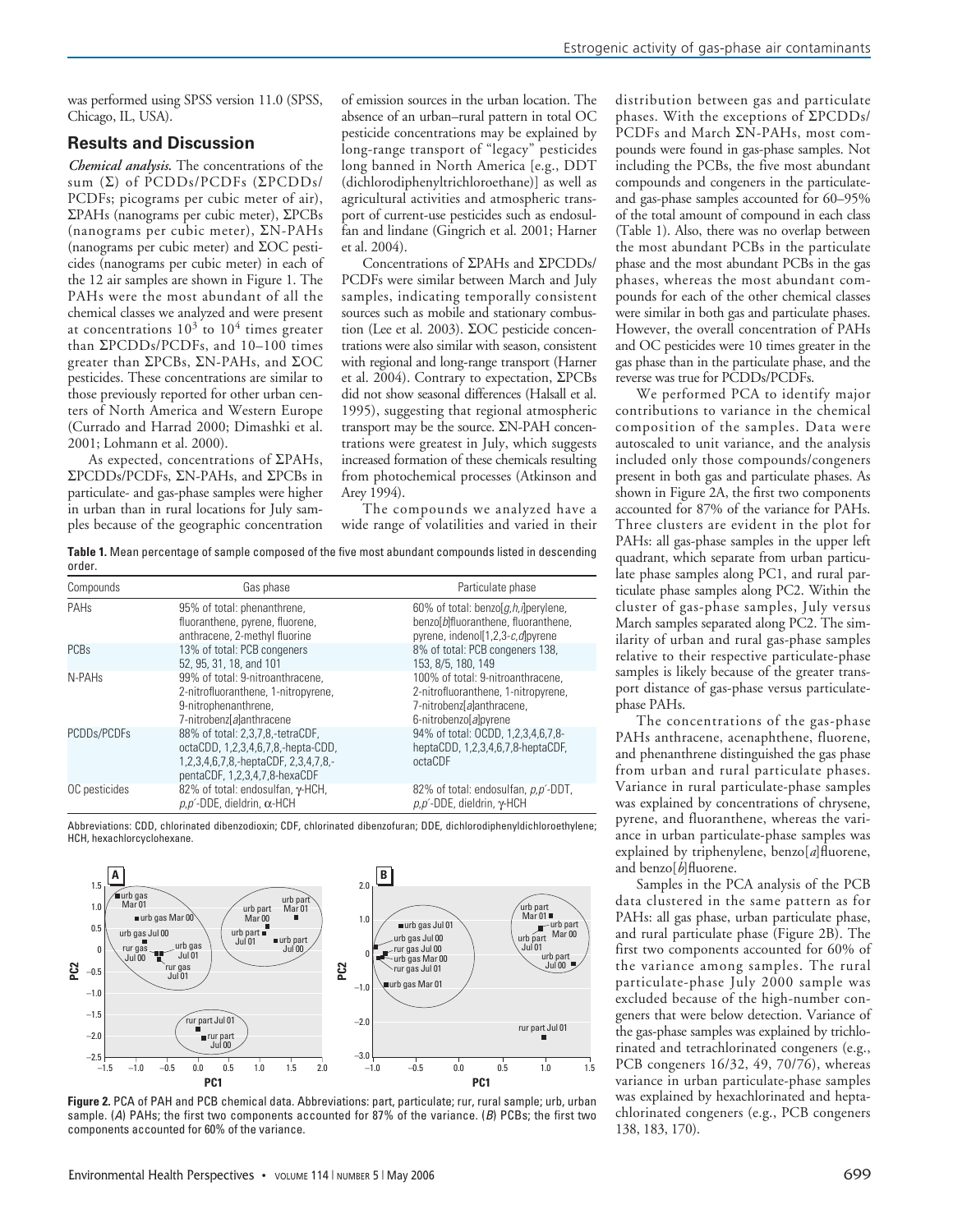*Biologic activity of air samples in cells in culture.* Both gas- and particulate-phase extracts induced significant activation of ERand AHR-dependent luciferase gene expression. The distinctions in chemical composition between phase, site, and season were not reflected in the results of the CALUX assays, suggesting the aggregate biologic activity of the different congeners in each extract is similar.



**Figure 3.** Dose–response curves for AHR-responsive cells treated with varying concentrations of air extracts ( $m<sup>3</sup>$  air/well) of gas-phase and particulate-phase ambient air samples. (A) Urban sample, March 2000. (B) Urban sample, March 2001. (C) Urban sample, July 2000. (D) Urban sample, July 2001. (E) Rural sample, July 2000. (F) Rural sample, July 2001. Activity is expressed as percentage of the response relative to  $10^{-7}$  M β-NF. Data represent mean  $\pm$  SD from three separate experiments. Dose–response curves were generated using GraphPad Prism software.

**Table 2**. Apparent potency of samples in AHR reporter gene assay at different induction levels and maximum induction, in descending order.

| Sample          | $20%$ of<br>$10^{-7}$ M β-NF (m <sup>3</sup> ) | Sample          | $50\%$ of<br>$10^{-7}$ M β-NF (m <sup>3</sup> ) | Sample          | Efficacy<br>(% of $\beta$ -NF) |
|-----------------|------------------------------------------------|-----------------|-------------------------------------------------|-----------------|--------------------------------|
| urb part Mar 00 | 0.01                                           | urb part Mar 00 | 0.04                                            | urb part Mar 00 | No plateau                     |
| urb part Jul 01 | 0.02                                           | urb part Jul 01 | 0.08                                            | rur part Jul 00 | No plateau                     |
| urb part Jul 00 | 0.02                                           | urb part Jul 00 | 0.09                                            | rur part Jul 01 | 129                            |
| urb gas Mar 00  | 0.03                                           | rur part Jul 01 | 0.14                                            | urb part Jul 00 | 110                            |
| rur part Jul 01 | 0.04                                           | urb part Mar 01 | 0.18                                            | urb part Jul 01 | 92                             |
| urb part Mar 01 | 0.04                                           | rur Jul part 00 | 0.28                                            | urb part Mar 01 | 87                             |
| urb gas Jul 01  | 0.06                                           | urb gas Jul 01  | 0.58                                            | urb gas Jul 01  | 60                             |
| rur part Jul 00 | 0.09                                           | urb gas Mar 00  | 0.66                                            | urb gas Mar 00  | 58                             |
| urb gas Jul 00  | 0.19                                           | rur gas Jul 00  | 5.00                                            | rur gas Jul 00  | 58                             |
| rur gas Jul 00  | 0.41                                           | urb gas Jul 00  | 6.32                                            | urb gas Jul 00  | 52                             |
| rur gas Jul 01  | 0.9                                            | rur gas Jul 01  | $-$ <sup>a</sup>                                | urb gas Mar 01  | 48                             |
| urb gas Mar 01  | 1.02                                           | urb gas Mar 01  | $-$ <sup>a</sup>                                | rur gas Jul 01  | 33                             |

Abbreviations: part, particulate; rur, rural sample; urb, urban sample. **<sup>a</sup>**Sample did not elicit 50% of the activity of 10–7 M β-NF.

As described above, PAHs were the most abundant of the chemical classes analyzed, present at concentrations approximately three to four orders of magnitude greater than those of the potent AHR agonists PCDDs/ PCDFs and one to two orders of magnitude greater than concentrations of the PCBs. These relative amounts are an important factor in the ultimate potency of these extracts. Less than additive, weak agonist interactions are observed with mixtures in *in vitro* AHR assays, where the concentration of potent agonists is significantly lower than those of more moderate agonists (Safe 1997–1998). Thus, the activity of each extract is influenced by these interactions and reflects the composition of the PAH fraction rather than the PCDD/F and PCB fractions.

*AHR reporter cell line.* Figure 3 shows the results of extracts in the H1L6.1c1 cell line, grouped by date and site. Results are normalized to protein content in cell extracts and expressed as a percentage of the response in the cell line to  $10^{-7}$  M β-NF, which represented the 95th percentile of the β-NF dose– response curve and 100% of the response to 10–9 M 2,3,7,8-tetrachlorodibenzo-*p*-dioxin (data not shown).

All extracts induced luciferase expression in a concentration-dependent manner. In most cases, upper plateaus of response were observed, allowing for comparison of efficacy between extracts. In all cases, gas-phase extracts were less efficacious than the corresponding particulate-phase extracts for the same sampling dates and locations. If the activity of the extracts was driven by the concentration of PAHs, the higher activity of the particulate-phase extracts could be explained by the relatively higher affinity for the AHR of PAHs in this fraction, compared with those in the gas phase (Table 1) (Piskorska-Pliszczynska et al. 1986; Till et al. 1999). Given the relatively large amounts of PAHs in the extracts, we expect this class of contaminants to be at least partly responsible for the AHR-dependent inducing activity observed. Moreover, because of the short duration (4 hr) of the cells' exposure to the mixture, the PAH concentrations would not have been diminished by metabolism.

Ranking the relative potency of the extracts was challenging. The concentration– response curves were not parallel, and the maximum responses of some extracts exceeded the response to a maximally inducing concentration of  $10^{-7}$  M β-NF. The reasons for these results are not known; however, others have reported this phenomenon. Inhibition of AHR degradation results in superinduction of AHR-inducible genes (Ma 2002). Alternatively, activation of other signaling pathways may augment AHR function (Seidel et al. 2001) or result in a synergistic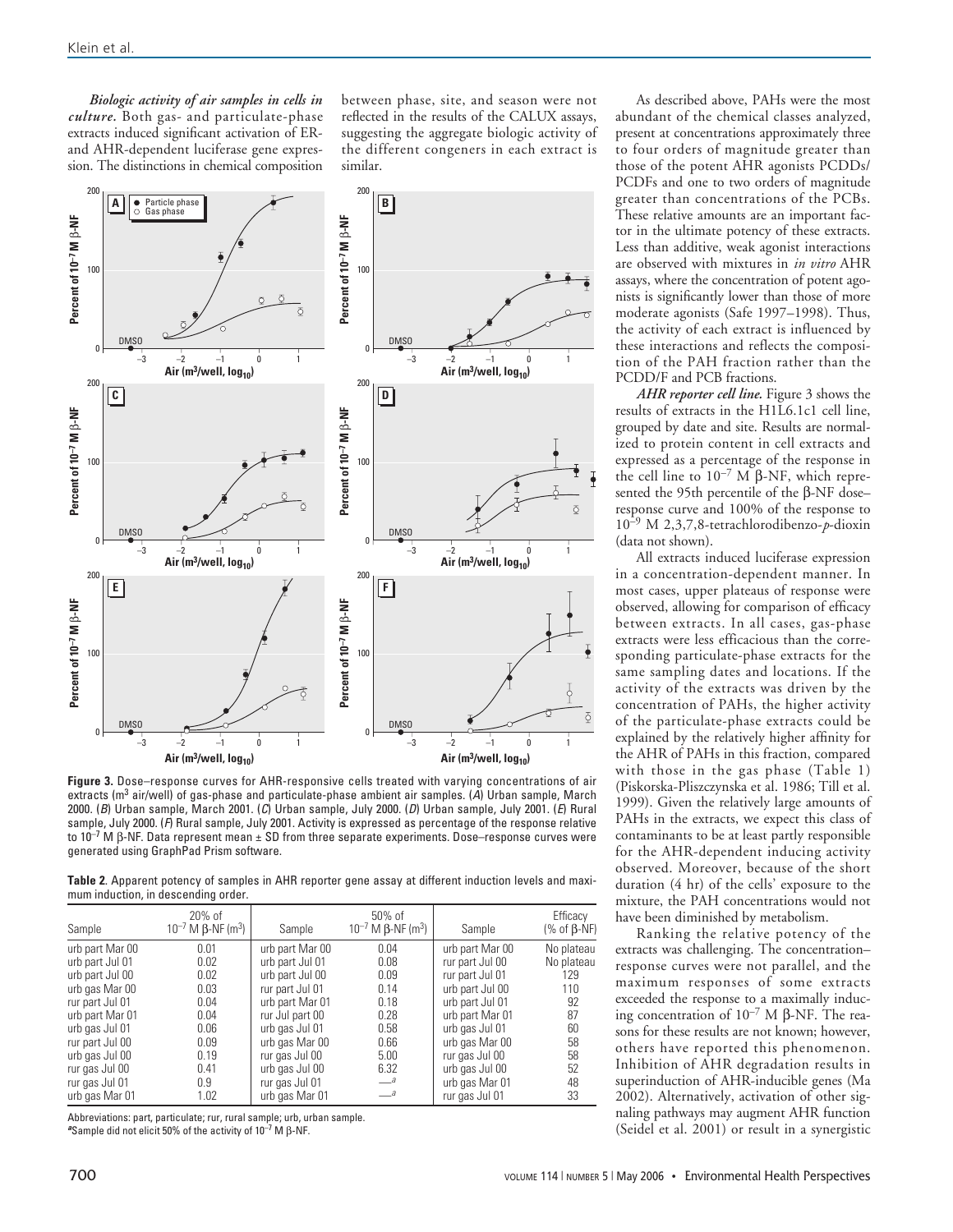increase in AHR-dependent gene expression (Chen and Tukey 1996; Long et al. 1998). The complex mixture that constitutes the gasand particulate-phase air extracts could be activating any or all of these mechanisms.

The lower efficacy of gas-phase extracts compared with particulate-phase extracts was the only statistically significant observation (unpaired *t*-test,  $p = 0.005$ ) between origin of sample and biologic activity. Similar analyses between seasons or locations and efficacy were not statistically significant despite the separation of rural and particulate-phase samples in the PCA. The lack of association between location and efficacy has been reported by others (Binkovà et al. 1999).

It was not possible to calculate a true  $EC_{50}$ (concentration which produced 50% of the maximum) value for all samples; therefore, to aid comparison of one sample with another, Table 2 shows the concentration of air that elicited 20% and 50% of the response to  $10^{-7}$  M β-NF in the AHR reporter cell line. Using these values as a measure of relative potency, Table 2 demonstrates that maximum response to a sample can differ for samples with similar relative potency. For example, the urban particulate extract of March 2000 and the urban particulate extract of July 2000 have similar activity at 20% or 50% of the response to  $10^{-7}$  M β-NF, yet the maximum activity of each sample is quite different. Similarly, the rural particulate extract of July 2000 has similar relative potency to the urban gas-phase extract of July 2001, yet the maximum responses are quite dissimilar. In contrast, the rural gas-phase extract of July 2001 and the urban gas-phase extract of March 2001 are similar in all respects.

These divergent patterns of concentration response are not unexpected. Ligand potency depends not only on the affinity of the receptor for the ligand but also on the ability of the ligand–receptor complex to bind additional transcription factors and elicit a response (Hestermann et al. 2000; Kohn and Melnick 2002). The dose–response curve for each extract is the outcome of the complex interplay of these events. The net effect, that is, the dose– response curve, will depend on the relative agonist–antagonist properties, which are different for each sample in this study (Table 1).

*ER reporter cell line.* Results of experiments using the extracts in the ER reporter cell line BG1Luc4E2 are shown in Figure 4, where concentration–response data are grouped by site and date. Results were normalized to protein content in cell extracts and expressed as a percentage of the maximum response of  $10^{-10}$  M E<sub>2</sub>.

In contrast to the results obtained in the AHR reporter cell line, the activity of gas-phase extracts, judged by magnitude of induction, frequently exceeded that of particulate-phase extracts in the ER reporter cell line (see, e.g.,

the gas- vs. particulate-phase extracts for urban March and July 2000, Figure 4A,C). This result is of interest because, as described above, most research examining the activity of organic contaminants of ambient air has focused on particulate-phase extracts. Our results indicate that the gas phase may have activity equal or greater than that of the particulate phase in an ER reporter assay. Table 3 reports the concentration of air at which 50% and 20% of the



**Figure 4.** Dose–response curves for ER-responsive cells treated with varying concentrations of air extracts  $(m<sup>3</sup>$  air/well) of gas-phase and particulate-phase ambient air samples. (A) Urban sample, March 2000. (B) Urban sample, March 2001. (C) Urban sample, July 2000. (D) Urban sample, July 2001. (E) Rural sample, July 2000. (F) Rural sample, July 2001. Activity is expressed as percentage of the response to  $10^{-10}$  M estradiol. Data represent mean ± SD from three separate experiments. Dose–response curves were generated using GraphPad Prism software.

|        | Table 3. Apparent potency of samples in ER reporter gene assay at different induction levels, in descending |  |  |  |  |
|--------|-------------------------------------------------------------------------------------------------------------|--|--|--|--|
| order. |                                                                                                             |  |  |  |  |

| Sample          | $20\%$ of<br>$10^{-10}$ estradiol (m <sup>3</sup> ) | Sample          | 50% of<br>$10^{-10}$ estradiol (m <sup>3</sup> ) |
|-----------------|-----------------------------------------------------|-----------------|--------------------------------------------------|
| urb gas Jul 00  | 0.39                                                | urb gas Jul 00  | 1.26                                             |
| urb gas Mar 00  | 0.62                                                | urb gas Mar 00  | 2.25                                             |
| urb gas Jul 01  | 1.90                                                | rur gas Jul 01  | 6.23                                             |
| rur gas Jul 01  | 2.27                                                | rur part Jul 00 | 6.92                                             |
| rur part Jul 00 | 2.32                                                | urb gas Jul 01  | 7.65                                             |
| urb gas Mar 01  | 2.90                                                | urb gas Mar 01  | 9.48                                             |
| rur gas Jul 00  | 3.97                                                | urb part Mar 00 | 11.23                                            |
| urb part Mar 00 | 4.58                                                | rur gas Jul 00  | 12.45                                            |
| urb part Mar 01 | 5.28                                                | urb part Mar 01 | 12.50                                            |
| urb part Jul 00 | 7.26                                                | rur part Jul 01 | $-$ <sup>a</sup>                                 |
| rur part Jul 01 | 12.25                                               | urb part Jul 00 | $-$ <sup>a</sup>                                 |
| urb part Jul 01 | 18.47                                               | urb part Jul 01 | $-$ <sup>a</sup>                                 |

Abbreviations: part, particulate; rur, rural sample; urb, urban sample.

**<sup>a</sup>**Sample did not elicit 50% of the activity of 10–10 estradiol.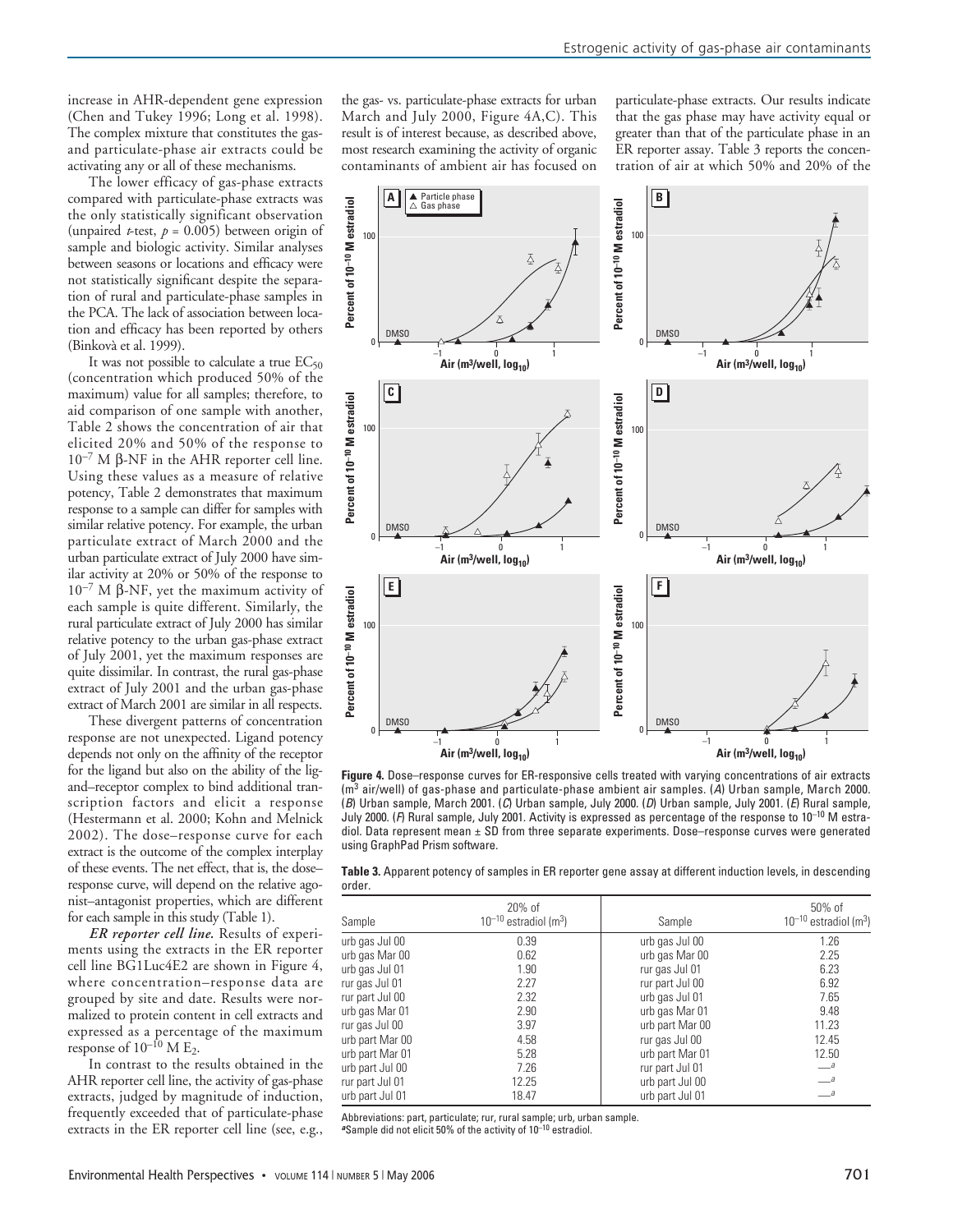activity of the reference standard was induced in the ER reporter cell line. As observed for AHR responses, there was no apparent difference in activity between rural and urban sites or between seasons.

Possible sources of estrogenic activity in the ambient air extracts include PAH, PCBs, N-PAHs, and OC pesticides. Various PAHs and PCBs and their metabolites (Fujimoto et al. 2003; Furuta et al. 2004; Pliskova et al. 2005) as well as OC pesticides (Kojima et al. 2004) are reported to be estrogenic. Complicating interpretation of the estrogenic activity, however, is the fact that some PAHs and PCBs and their metabolites also exhibit antiestrogenic activity (Arcaro et al. 1999; Connor et al. 1997; Kramer et al. 1997).

Cellular metabolism in the BG1Luc4E2 cell line includes the cytochrome P450 enzymes, which yield hydroxyl metabolites of PCBs, PAHs, and N-PAHs. Hydroxylated PCBs have been shown to exhibit estrogenic activity in ER-CALUX assays and, in some cases, are more potent than the parent PCBs (Layton et al. 2002; Nesaretnam et al. 1996). Hydroxy-PAHs have also been shown to bind and/or activate ER (Charles et al. 2000; Fertuck et al. 2001). Additional classes of estrogenic chemicals not analyzed in our studies but likely to be present in the extracts include phthalate esters, which have been shown to be weak ER agonists (Zacharewski et al. 1998).

### **Conclusions**

To our knowledge, this is the first study to examine the dioxin-like and estrogenic activity of organic extracts of the gas phase of ambient air. Our results not only suggest that mechanistic studies of the health effects of ambient air need to consider both phases as having the potential to induce and/or inhibit AHR and ER signaling pathways but also suggest that the relationship between chemical composition and biologic activity is highly complex. Two of the expected factors driving variation in chemical composition between our samples (phase and location) were mathematically detectable in the PCA. However, the results for urban versus rural location were not discernible in the results of the highly sensitive CALUX bioassays. This may be due to unidentified compounds, nonlinearity between the magnitude of differences in chemical concentration and the response in the CALUX assay, interactions between chemicals and cellular factors, the presence of both agonists and antagonists in the sample, or, more likely, some combination of the above factors.

There is another possibility, however. The fact that an *in vivo* study comparing the biologic activity (AHR mediated) of organic extracts of  $PM_{10}$  along an urban–rural gradient and between seasons also did not find significant locational differences, despite differences in ambient air concentrations of AHR or ER agonists (Binkovà et al. 2003), may be because the concentration response of exposure to mixtures of AHR agonists is not sigmoidal due to the impact of weak agonist interactions (Kohn and Melnick 2002). That is to say, the biologic effects of exposure to mixtures of relatively lower concentrations may not be exceeded by those of exposure to mixtures at relatively higher concentrations.

Interestingly, seasonal and locational differences have been observed in some epidemiologic studies comparing different biomarkers and end points with ambient air composition (Dejmek et al. 2000; Perera et al. 2003). The absence of any similar finding in this *in vitro* study may be due to the high sensitivity of the CALUX assay and its "remoteness" as a receptor assay looking at a specific aspect of one signaling pathway in contrast to the more physiologically complicated *in vivo* effects examined in epidemiology or other toxicologic studies.

One unanswered question is the relationship between the biologic effects observed in these cell-based assays and inhalation exposures in humans. The average daily intake of air ranges from about 2  $m^3$ /day in very young infants to about  $24 \text{ m}^3/\text{day}$  in adults (Health Canada 1995). Based on these intake rates, an individual could be exposed to levels at which we observe an effect *in vitro* and are sufficient to elicit a response in some biologic systems (Bateson and Schwartz 2004; Pope et al. 2004b; Vineis et al. 2004). However, an important consideration is that uptake characteristics are very different between a cell in culture (likely 100%) and inhalation (much less than 100%). Whether or not there is a sustained effect in humans remains to be determined.

#### **REFERENCES**

- American Academy of Pediatrics Committee on Environmental Health. 2004. Ambient air pollution: health hazards to children. Pediatrics 114:1699–1707.
- Arcaro KF, O'Keefe PW, Yang Y, Clayton W, Gierthy JF. 1999. Antiestrogenicity of environmental polycyclic aromatic hydrocarbons in human breast cancer cells. Toxicology 133:115–127.
- Atkinson R, Arey J. 1994. Atmospheric chemistry of gas-phase polycyclic aromatic-hydrocarbons: formation of atmospheric mutagens. Environ Health Perspect 102(suppl 4):117–126.
- Barclay J, Hillis G, Ayres J. 2005. Air pollution and the heart: cardiovascular effects and mechanisms. Toxicol Rev 24:115–123.
- Bateson TF, Schwartz J. 2004. Who is sensitive to the effects of particulate air pollution on mortality? A case-crossover analysis of effect modifiers. Epidemiology 15:143–149.
- Binkovà B, Cerná M, Pastorková A, Jelínek R, Benes I, Novák J, et al. 2003. Biological activities of organic compounds adsorbed onto ambient air particles: comparison between the cities of Teplice and Prague during the summer and winter seasons 2000–2001. Mutat Res 525:43–59.
- Binkovà B, Vesely D, Vesela D, Jelinek R, Sram RJ. 1999. Genotoxicity and embryotoxicity of urban air particulate matter collected during winter and summer period in two different districts of the Czech Republic. Mutat Res 440:45–58.
- Boffetta P. 2004. Epidemiology of environmental and occupational cancer. Oncogene 23:6392–6403.

Bradford MM. 1976. A rapid and sensitive method for the

quantitation of microgram quantities of protein utilizing the principle of protein-dye binding. Anal Biochem 72:248–254.

- Brook RD, Franklin B, Cascio W, Hong Y, Howard G, Lipsett M, et al. 2004. Air pollution and cardiovascular disease: a statement for healthcare professionals from the Expert Panel on Population and Prevention Science of the American Heart Association. Circulation 109:2655–2671.
- Charles GD, Bartels MJ, Zacharewski TR, Gollapudi BB, Freshour NL, Carney EW. 2000. Activity of benzo[a]pyrene and its hydroxylated metabolites in an estrogen-receptor alpha reporter gene assay. Toxicol Sci 55:320–326.
- Chen YH, Tukey RH. 1996. Protein kinase C modulates regulation of the CYP1A1 gene by the aryl hydrocarbon receptor. J Biol Chem 271:26261–26266.
- Clemons JH, Allan LM, Marvin CH, Wu Z, McCarry BE, Bryant DW, et al. 1998. Evidence of estrogen- and TCDDlike activities in crude and fractionated extracts of PM<sub>10</sub> air particulate material using in vitro gene expression assays. Environ Sci Technol 32:1853–1860.
- Connor K, Ramamoorthy K, Moore M, Mustain M, Chen I, Safe S, et al. 1997. Hydroxylated polychlorinated biphenyls (PCBs) as estrogens and antiestrogens: structure-activity relationships. Toxicol Appl Pharmacol 145:111–123.
- Cordier S, Monfort C, Filippini G, Preston-Martin S, Lubin F, Mueller BA, et al. 2004. Parental exposure to polycyclic aromatic hydrocarbons and the risk of childhood brain tumors: the SEARCH International Childhood Brain Tumor Study. Am J Epidemiol 159:1109–1116.
- Currado GM, Harrad S. 2000. Factors influencing atmospheric concentrations of polychlorinated biphenyls in Birmingham, U.K. Environ Sci Technol 34:78–82.
- Dann T. 1998. Ambient air measurements of polycyclic aromatic hydrocarbons (PAH), polychlorinated dibenzo-p-dioxins (PCDD) and polychlorinated dibenzofurans in Canada (1987–1997). AAQD 97–93. Ottawa, Ontario, Canada:Analysis and Air Quality Division, Environment Canada.
- Dejmek J, Solansky I, Benes I, Lenicek J, Srám RJ. 2000. The impact of polycylic aromatic hydrocarbons and fine particles on pregnancy outcome. Environ Health Perspect 108:1159–1164.
- Denison MS, Zhao B, Baston DS, Clark GC, Murata H, Han D-H. 2004. Recombinant cell bioassay systems for the detection and relative quantitation of halogenated dioxins and related chemicals. Talanta 63:1123–1133.
- Dimashki M, Lim LH, Harrison RM, Harrad S. 2001. Temporal trends, temperature dependence, and relative reactivity of atmospheric polycyclic aromatic hydrocarbons. Environ Sci Technol 35:2264–2267.
- Fertuck KC, Kumar S, Sikka HC, Matthews JB, Zacharewski TR. 2001. Interaction of PAH-related compounds with the alpha and beta isoforms of the estrogen receptor. Toxicol Lett 121:167–177.
- Fujimoto T, Kitamura S, Sanoh S, Sugihara K, Yoshihara S, Fujimoto N, et al. 2003. Estrogenic activity of an environmental pollutant, 2-nitrofluorene, after metabolic activation by rat liver microsomes. Biochem Biophys Res Commun 303:419–426.
- Furuta C, Suzuki AK, Taneda S, Kamata K, Hayashi H, Mori Y, et al. 2004. Estrogenic activities of nitrophenols in diesel exhaust particles. Biol Reprod 70:1527–1533.
- Garrison PM, Tullis K, Aarts JM, Brouwer A, Giesy JP, Denison MS. 1996. Species-specific recombinant cell lines as bioassay systems for the detection of 2,3,7,8-tetrachlorodibenzo-p-dioxin-like chemicals. Fundam Appl Toxicol 30:194–203.
- Gingrich SE, Diamond ML, Stern GA, McCarry BE. 2001. Atmospherically derived organic surface films along an urban-rural gradient. Environ Sci Technol 25:4031–4037.
- Halsall CJ, Lee RGM, Coleman PJ, Burnett V, Harding-Jones P, Jones KC. 1995. PCBs in U.K. air. Environ Sci Technol 29:2368–2376.
- Hamers T, van Schaardenburg MD, Felzel EC, Murk AJ, Koeman JH. 2000. The application of reporter gene assays for the determination of the toxic potency of diffuse air pollution. Sci Total Environ 262:159–174.
- Han D, Nagy SR, Denison MS. 2004. Comparison of recombinant cell bioassays for the detection of Ah receptor agonists. Biofactors 20:11–22.
- Harner T, Shoeib M, Diamond M, Stern G, Rosenberg B. 2004. Using passive air samplers to assess urban-rural trends for persistent organic pollutants. 1. Polychlorinated biphenyls and organochlorine pesticides. Environ Sci Technol 38:4474–4483.
- Health Canada. 1995. Investigating Human Exposure to